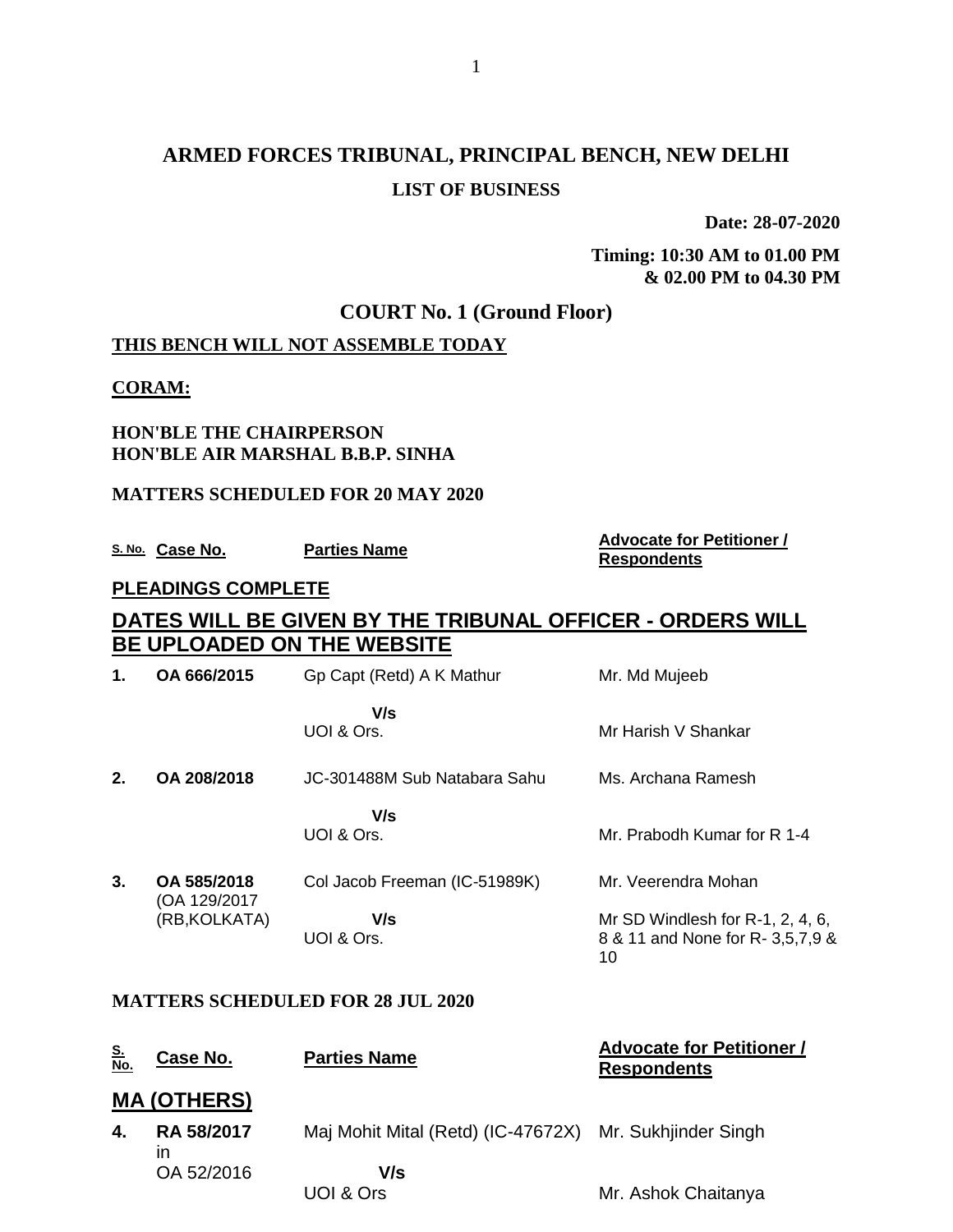**WITH**

| 5.          | <b>RA 20/2016</b><br>in.                       | Maj (Retd) Rajesh Arora                         | Mr. S S Pandey                                   |  |
|-------------|------------------------------------------------|-------------------------------------------------|--------------------------------------------------|--|
|             | OA 409/2012                                    | V/s<br>UOI & Ors.                               | Mr Anil Gautam for R 1-3 and<br>5 & None for R-4 |  |
| <b>WITH</b> |                                                |                                                 |                                                  |  |
| 6.          | <b>RA 50/2016</b><br>with                      | Maj Pradip Barakavkar (Retd)                    | Mr. S S Pandey                                   |  |
|             | MA 739/2016 &<br>MA 741/2016<br>in OA 370/2013 | V/s<br>UOI & Ors                                | Mr Anil Gautam                                   |  |
| <b>WITH</b> |                                                |                                                 |                                                  |  |
| 7.          | MA 655/2016 &<br>MA 656/2016                   | UOI & Ors.                                      | Mr Anil Gautam                                   |  |
|             | in OA 370/2013                                 | V/s<br>Maj (Retd.) Pradip Baravkar              | Mr SS Pandey                                     |  |
| <b>WITH</b> |                                                |                                                 |                                                  |  |
| 8.          | <b>RA 21/2016</b><br>in OA 556/2014            | Maj (Retd) Rajesh Kumar Bhardwaj Mr. S S Pandey |                                                  |  |
|             |                                                | V/s<br>UOI & Ors.                               | Mr Anil Gautam                                   |  |
| <b>WITH</b> |                                                |                                                 |                                                  |  |
| 9.          | <b>RA 15/2016</b><br>in OA 245/2013            | Sqn Ldr (Retd) S Joshi                          | Mr. S M Dalal                                    |  |
|             |                                                | V/s<br><b>UOI &amp; Ors</b>                     | Mr Anil Gautam                                   |  |
| <b>WITH</b> |                                                |                                                 |                                                  |  |
| 10.         | RA 27/2016<br>with                             | UOI & Ors.                                      | Mr Anil Gautam                                   |  |
|             | MA 454/2016<br>in OA 249/2015                  | V/s<br>Ex Flt Lt Jaspal Singh Aulakh            | Mr VS Kadian                                     |  |
| <b>WITH</b> |                                                |                                                 |                                                  |  |
| 11.         | MA 354/2016<br>in OA 249/2015                  | Ex Flt Lt Jaspal Singh Aulakh                   | Mr. V S Kadian                                   |  |
|             |                                                | V/s<br>UOI & Ors                                | Mr Anil Gautam                                   |  |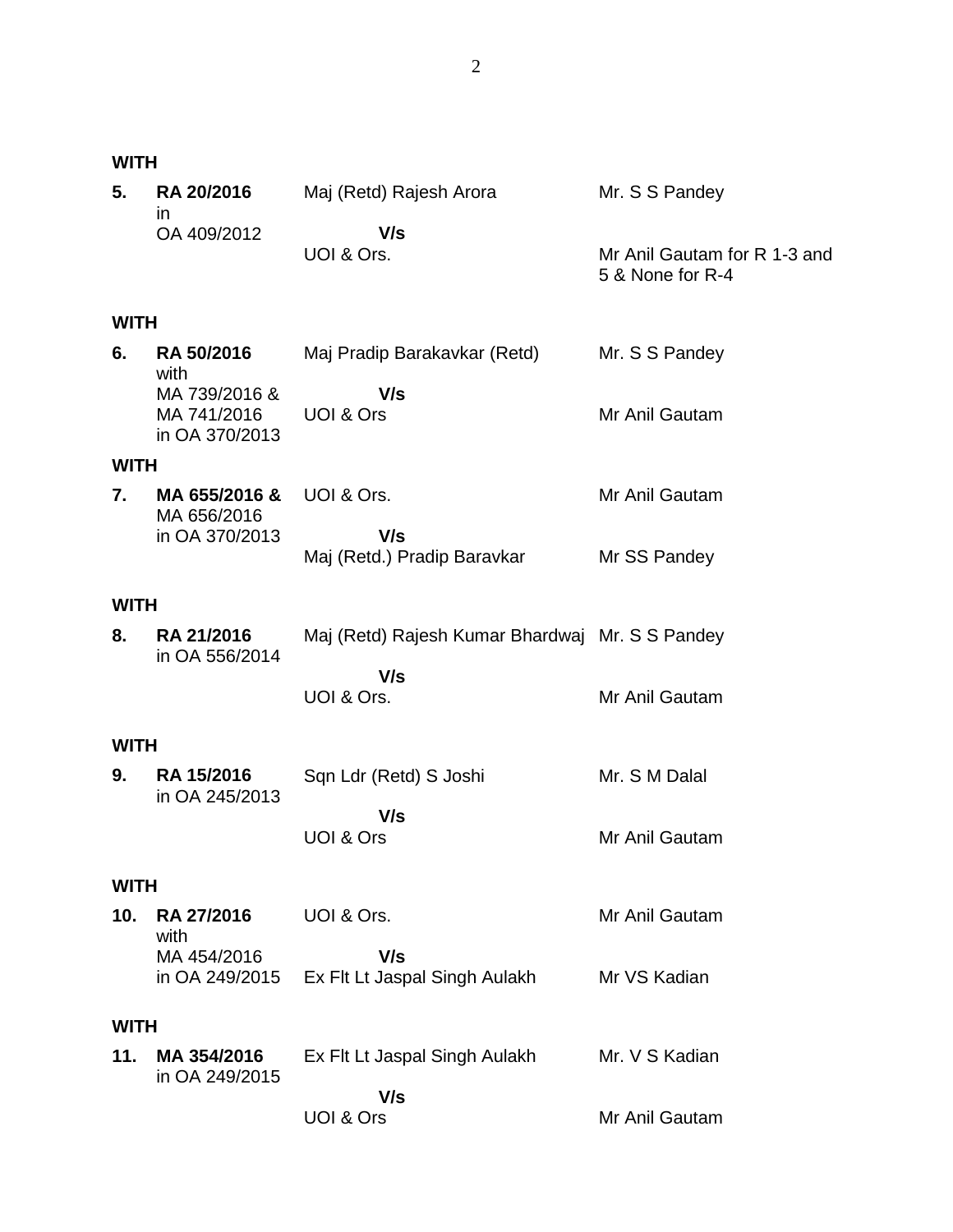## **PLEADINGS NOT COMPLETE**

| 12.                                                       | OA 26/2020  | Brig Sandeep Bhalla (IC 47999 W)         | Mr SS Pandey & Associates                 |
|-----------------------------------------------------------|-------------|------------------------------------------|-------------------------------------------|
|                                                           |             | V/s<br>UOI & Ors.                        | Mr. Karan Singh Bhati, Sr<br><b>CGSC</b>  |
| 13.                                                       | OA 45/2020  | Sqn Ldr Supriya GD (31069-H)<br>V/s      | Mr. Pushpendra Kumar<br><b>Dhaka</b>      |
|                                                           |             | UOI & Ors.                               | Mr. Harish V Shankar                      |
| 14.                                                       | OA 49/2020  | Cdr Amit Kumari (No 06089N)              | Mr Santosh Krishnan                       |
|                                                           |             | V/s<br>UOI & Ors.                        | Mr. Harish V Shankar                      |
| 15.                                                       | OA 429/2020 | Lt Cdr Anjali Tiwari (06101-R)<br>V/s    | Mr. Santosh Krishnan                      |
|                                                           |             | UOI & Ors.                               | Mr. Karan Singh Bhati, Sr.<br><b>CGSC</b> |
| <b>WITH</b>                                               |             |                                          |                                           |
| 16.                                                       | OA 48/2020  | Gp Capt T Kumaresan (Retd) (No<br>17662) | Mr Baljeet Sngh & Mr. Dipika<br>Sheoran   |
|                                                           |             | V/s<br>UOI & Ors.                        | Mr. Karan Singh Bhati, Sr.<br><b>CGSC</b> |
| <b>PLEADINGS COMPLETE</b>                                 |             |                                          |                                           |
| DATES WILL BE GIVEN BY THE TRIBUNAL OFFICER - ORDERS WILL |             |                                          |                                           |

## **BE UPLOADED ON THE WEBSITE 17. OA 2062/2018** IC-50299N Col A K Mor  **V/s** Mr. Rajiv Manglik

UOI & Ors.

Mr Tarunvir Singh Khehar

3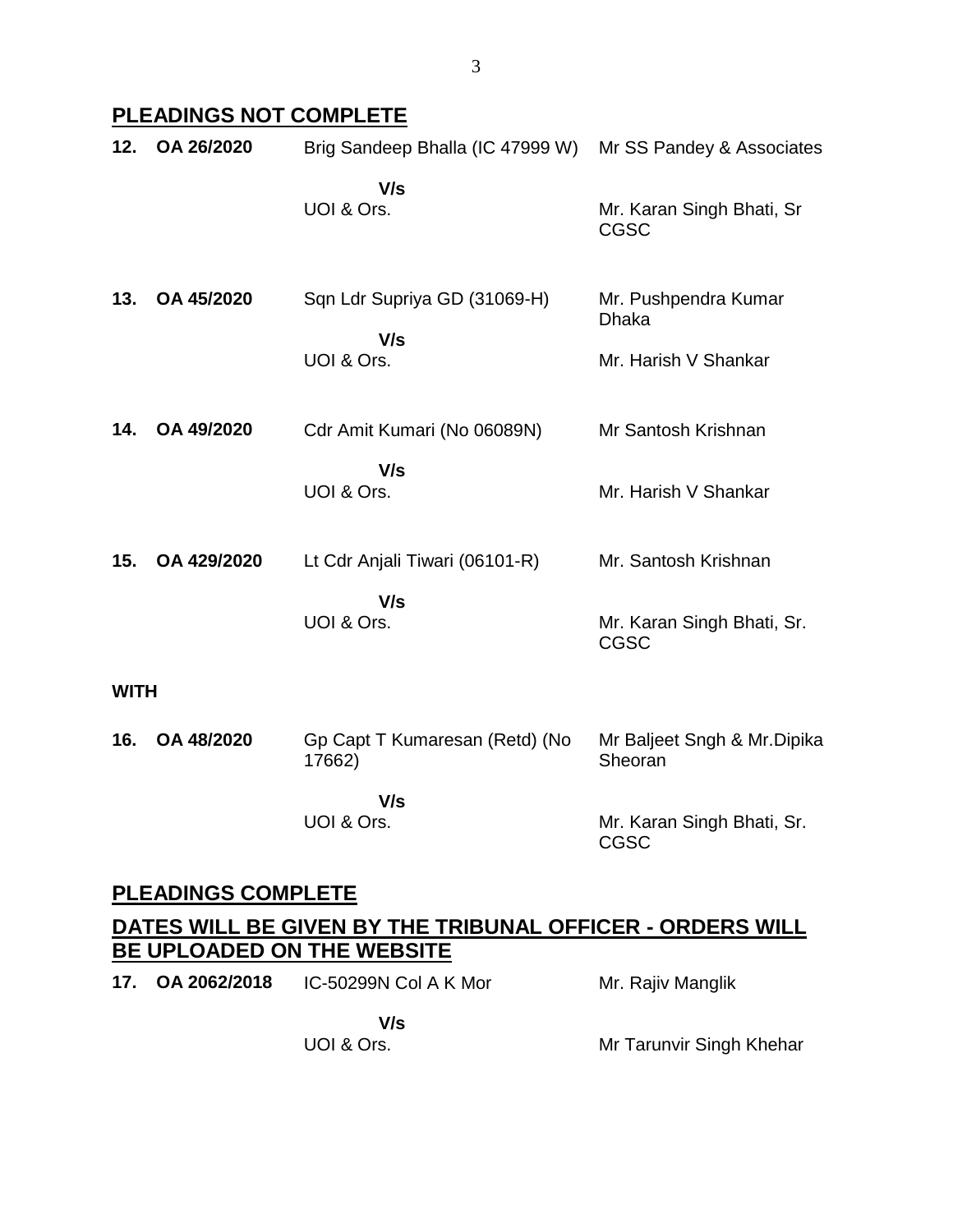## **ARMED FORCES TRIBUNAL, PRINCIPAL BENCH, NEW DELHI LIST OF BUSINESS**

4

**Date: 28-07-2020**

**Timing: 10:30 AM to 01.00 PM & 02.00 PM to 04.30 PM**

Mr. D K Sabat

## **COURT No. 2 (Ground Floor)**

#### **CORAM:**

#### **HON'BLE MS. JUSTICE SUNITA GUPTA HON'BLE LT. GEN. PHILIP CAMPOSE**

#### **MATTERS SCHEDULED FOR 20 MAY 2020**

|    | S. No. Case No.               | <b>Parties Name</b>                                                  | <b>Advocate for Petitioner /</b><br><b>Respondents</b> |
|----|-------------------------------|----------------------------------------------------------------------|--------------------------------------------------------|
|    | <b>MA (EXECUTION)</b>         |                                                                      |                                                        |
| 1. | MA 1622/2018                  | JC-331330 Sub/BS JS Chaudhary                                        | Mr. Janak Raj Rana                                     |
|    | ın<br>OA 195/2016             | V/s<br><b>UOI &amp; ORS</b>                                          | Mr. Karan Singh Bhati, Sr.<br>CGSC & Mr. S D Windlesh  |
| 2. | MA 2793/2019                  | Ex JWO K Senthil Kumar (No 67656T)                                   | Mr. Ajit Kakkar                                        |
|    | in.<br>OA 538/2019            | V/s<br>UOI & Ors                                                     | Mr. J S Yadav                                          |
| 3. | MA 2794/2019                  | Ex Gnr Vasant Mokashi (1294098)                                      | Ms. Archana Ramesh                                     |
|    | in.<br>OA 721/2017            | V/s<br>UOI & Ors.                                                    | Mr. Arvind Patel                                       |
| 4. | MA 2814/2019                  | No 488931X Ex Sub Raj Pal Singh                                      | Mr. SM Dalal                                           |
|    | in.<br>OA 1192/2018           | V/s<br>UOI & Ors                                                     | Mr. S P Sharma                                         |
|    | <b>PLEADINGS NOT COMPLETE</b> |                                                                      |                                                        |
| 5. | OA 221/2019                   | Smt Hushyari Devi W/o Late Ex Hony<br>Nb Sub Nafe Singh (No 2443299) | Mr Virender Singh Kadian                               |
|    |                               | V/s                                                                  |                                                        |

UOI & Ors.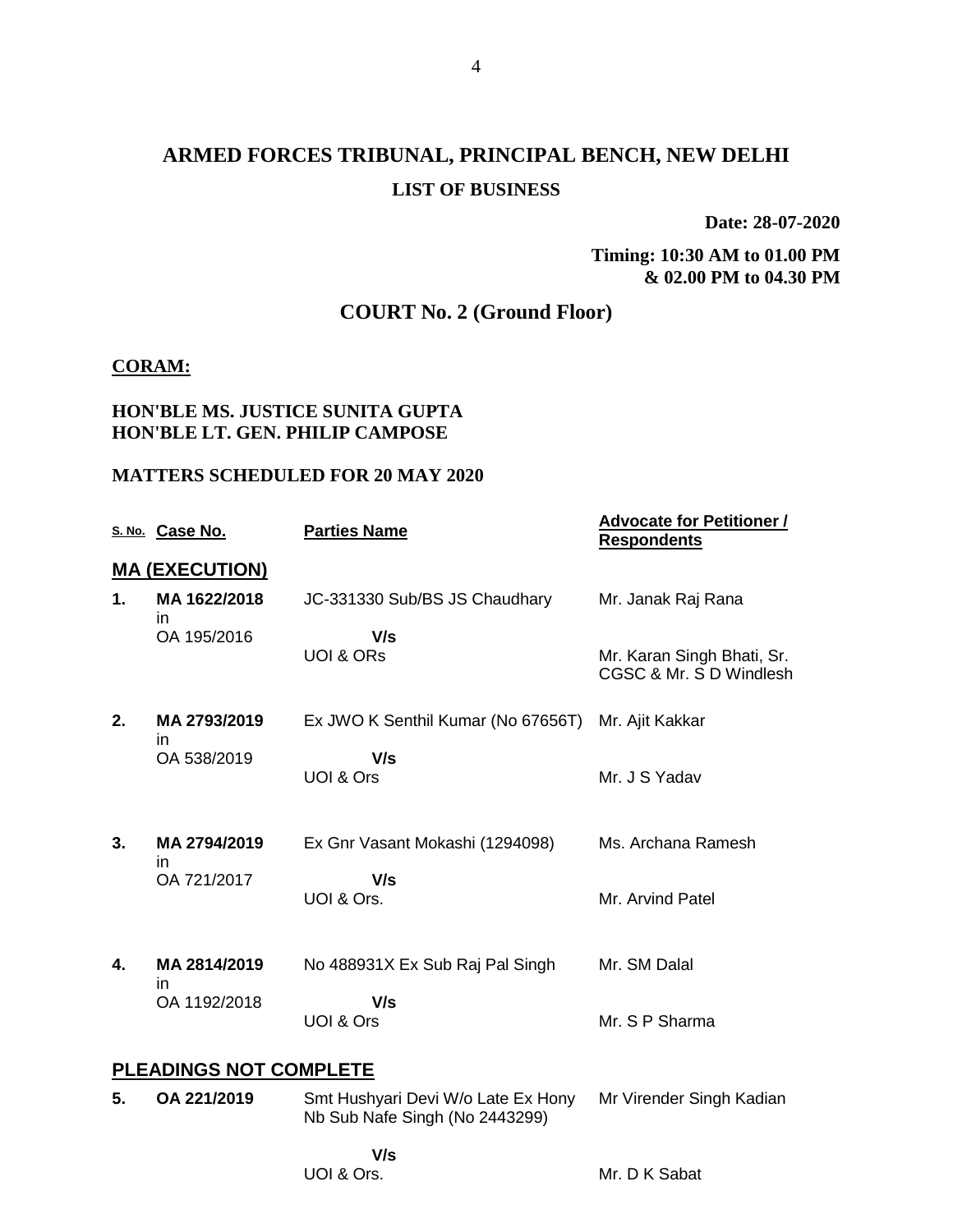- **6. OA 238/2019** with MA 1863/2019 Ex POEL (R) Tikeshwar (No 135718A) Mr Praveen Kumar  **V/s** UOI & Ors. Dr. Virender Singh Mahndiyan **7. OA 1150/2019** with MA 1866/2019 IC-55343W Maj Sandeep Thapa (Retd.)  **V/s** UOI & Ors. Mr. PDP Deo & Associates Mr Rajiv Kumar **PLEADINGS COMPLETE DATES WILL BE GIVEN BY THE TRIBUNAL OFFICER - ORDERS WILL BE UPLOADED ON THE WEBSITE 8. OA 374/2016** Cdr D S Choudhary (Retd)  **V/s** UOI & Ors. Ms. Archana Ramesh Mr V Pattabhi Ram **9. OA 108/2019** with MA 1777/2019 Ex WO Debendra Kumar Swain (No 628389K)  **V/s** UOI & Ors. Mr. BP Vaishnav & Associates Mr. Satya Ranjan Swain
- **10. OA 218/2019** with MA 655/2019 Ex AA-3 R Venkatesh (No 181201-Y)  **V/s** UOI & Ors. Mr Ved Prakash Mr. Arvind Patel
- **11. OA 253/2019** with MA 708/2019 Smt. Rajwati Wd/o Late Nb Sub Prabhu Dayal (JC-272304X)  **V/s** UOI & Ors. Mr. Virender Singh Kadian Mr. S P Sharma
- **12. OA 398/2019** MR-05135L Col Harsh Gulati (Retd.)  **V/s** UOI & Ors. Mr. Virender Singh Kadian Mr. S P Sharma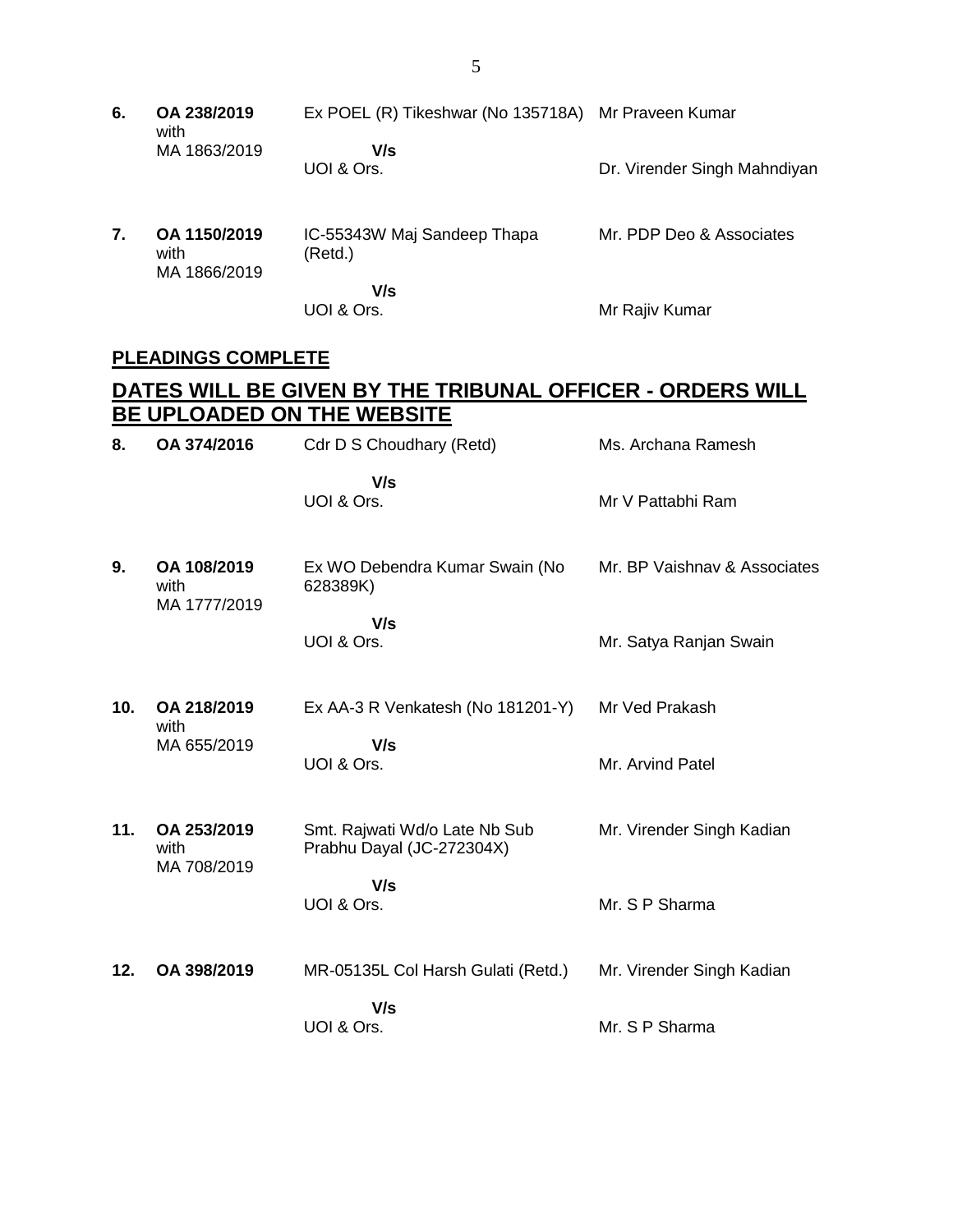### **MATTERS SCHEDULED FOR 28 JUL 2020**

| <u>S.<br/>No.</u> | Case No.                                   | <b>Parties Name</b>                                      | <b>Advocate for Petitioner /</b><br><b>Respondents</b>         |
|-------------------|--------------------------------------------|----------------------------------------------------------|----------------------------------------------------------------|
|                   | <b>ADMISSION MATTERS</b>                   |                                                          |                                                                |
| 13.               | OA 844/2019                                | MWO KD Pandey (Retd) (No<br>256741H)                     | Mr. Shiv B Chetry, Adarsh<br><b>Tiwari &amp; Suresh Pandey</b> |
|                   |                                            | V/s<br>UOI & Ors.                                        | Mr. Ashok Chaitanya                                            |
| 14.               | OA 916/2019                                | Lt Col Indrapal Singh Chauhan<br>(Retd) (IC-14677W)      | Ms Sangeeta Tomar                                              |
|                   |                                            | V/s                                                      |                                                                |
|                   |                                            | UOI & Ors.                                               | Mr. Rajeev Kumar                                               |
| 15.               | OA 926/2019<br>with MA<br>1048/2020        | Ex Hony Nb Sub Daya Kishan (No<br>14327408 X)            | Ms Sangeeta Tomar                                              |
|                   |                                            | V/s<br>UOI & Ors.                                        | Ms. Jyotsna Kaushik                                            |
| 16.               | OA 946/2019                                | Ex Rfn Praveen Kumar (No 16015784<br>M)                  | Mr Ajit Kakkar & Associates                                    |
|                   |                                            | V/s<br>UOI & Ors.                                        | Mr. Arvind Kumar                                               |
| 17.               | OA 915/2020                                | 724446 Sgt Ashwani Kumar (Retd.)                         | Mr. Manoj Kr Gupta                                             |
|                   |                                            | V/s<br>UOI & Ors.                                        | None                                                           |
| 18.               | OA 926/2020<br>with<br>MA 1047/2020        | Ex Nk Mahantesh Hiremath<br>$(2783703-W)$                | Mr. US Maurya                                                  |
|                   |                                            | V/s<br>UOI & Ors.                                        | None                                                           |
|                   | <u>MA (EXECUTION)</u>                      |                                                          |                                                                |
| 19.               | MA 1402/2019<br>$\mathsf{I}$<br>OA 55/2016 | Smt Manglawati Wife of No<br>6835564 Late Sep Khiley Ram | Mr MK Gaur                                                     |
|                   |                                            | V/s<br>UOI & Ors                                         | Mr. Harish V Shankar                                           |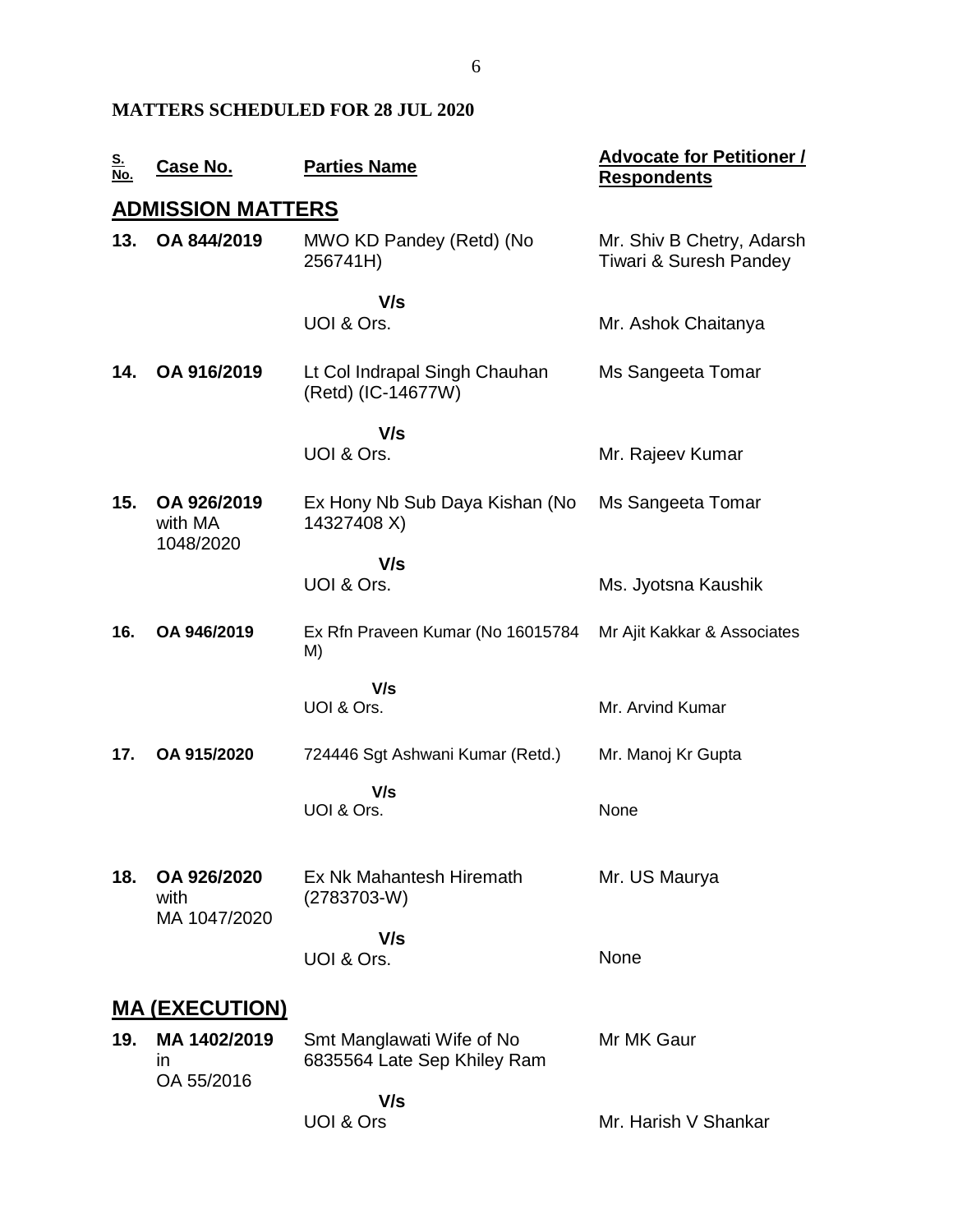| 20.        | MA 2096/2019<br>$\mathsf{I}$<br>MA 533/2016 | No. 14539231-L Ex Hav Chhattar<br>Pal Singh & Ors.         | Mr. Virender Singh Kadian                                                       |
|------------|---------------------------------------------|------------------------------------------------------------|---------------------------------------------------------------------------------|
|            | $\mathsf{I}$                                | V/s                                                        |                                                                                 |
|            | OA 389/2015                                 | UOI & Ors.                                                 | Mr SP Sharma                                                                    |
|            | <u>MA (OTHERS)</u>                          |                                                            |                                                                                 |
| 21.        | MA 3194/2019 &<br>MA 3195/2019<br>in.       | Ex Maj Ranvir Singh (Retd) (IC 64207 Mr. S S Pandey<br>F)  |                                                                                 |
|            | OA 889/2016                                 | V/s<br>UOI & Ors                                           | Ms. Jyotsna Kaushik                                                             |
| 22.        | MA 742/2020<br>ın                           | 14260010N Nk DSC Upendra Kumar                             | Mr. US Maurya                                                                   |
|            | OA 2077/2019                                | V/s<br>UOI & Ors.                                          | Mr. J S Yadav                                                                   |
| 23         | MA 1026/2020 &<br>MA 1027/2020              | Lt Col Satwant Singh (Retd)                                | Mr. Adrash Kumar Tiwari                                                         |
|            | in.<br>OA 1372/2017                         | V/s<br>UOI & Ors                                           | Mr. Prabodh Kumar                                                               |
| <u>RAs</u> |                                             |                                                            |                                                                                 |
| 24.        | RA 65/2019<br>with                          | UOI & Ors                                                  | Mr VS Tomar                                                                     |
|            | MA 3107/2019<br>in.<br>OA 1690/2017         | V/s<br>Ex Sigman Achal Singh Sirohi                        | Mr. S S Pandey                                                                  |
| 25.        | <b>RA 10/2020</b><br>ın<br>OA 36/2020       | JC-763063K Sub Maj/ M Tech<br>(Opto Elect) Dharamraj Yadav | Mr. S S Pandey & Associates                                                     |
|            |                                             | V/s<br>UOI & Ors.                                          | Ms. Suman Chauhan                                                               |
|            | <b>PART HEARD</b>                           |                                                            |                                                                                 |
| 26.        | TA 439/2009<br>Writ Petition No.            | Lt Cdr Prahlad Kr. Varshney                                | Mr Ajai Bhalla                                                                  |
|            | 1069/1997                                   | V/s<br>UOI & Ors.                                          | Mr. J S Yadav for R-1 & Mr.<br>Harish V Shankar and Ms. Rati<br>Varma for R 2-3 |
| 27.        | OA 1296/2018<br>with                        | IC-49695-X Col Atul Dimri                                  | Mr Rajendra Kumar                                                               |
|            | MA 2253/2018                                | V/s<br>UOI & Ors.                                          | Mr. Karan Singh Bhati, Sr.<br>CGSC                                              |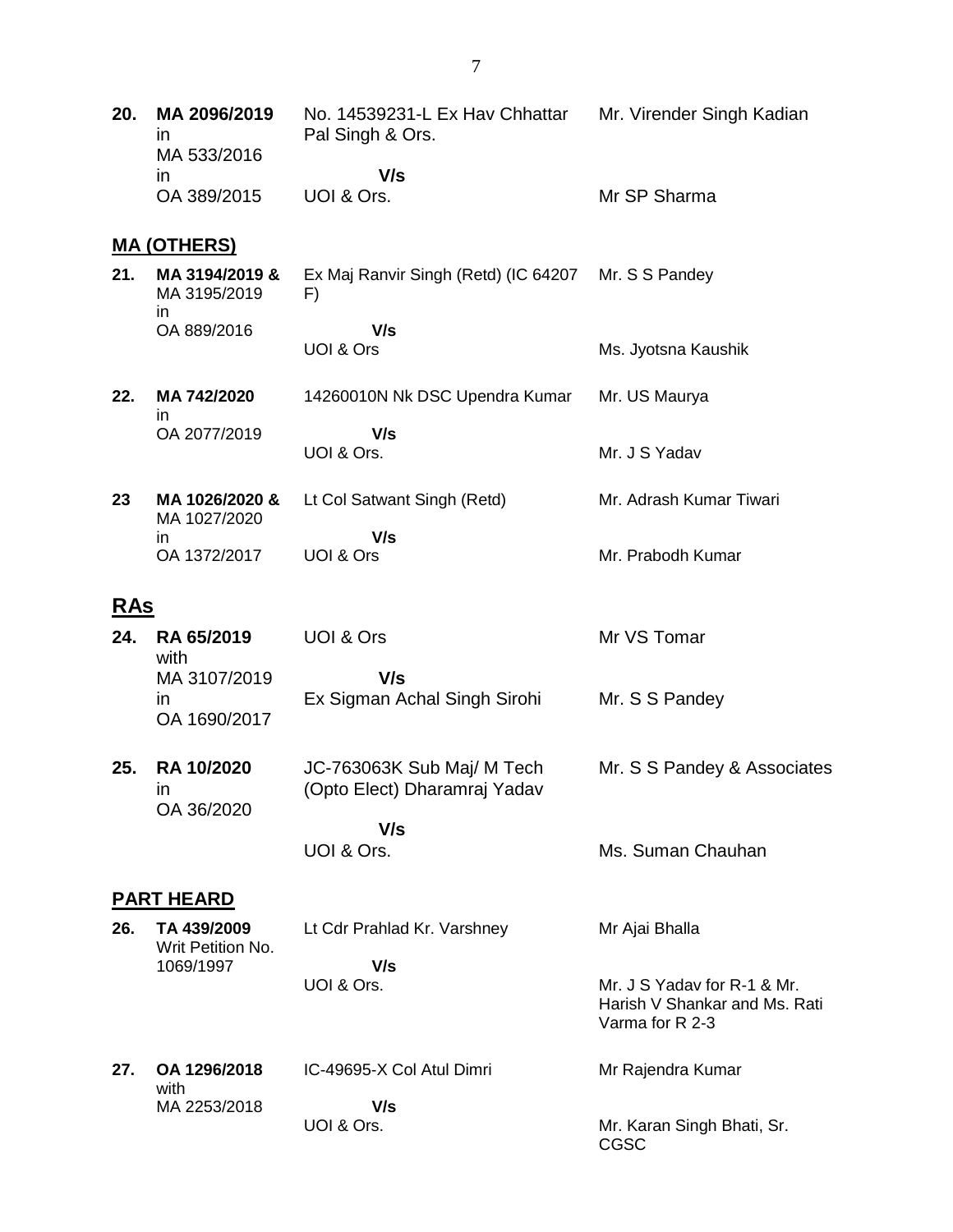| 28.         | MA 2131/2019 &<br>MA 2132/2019<br>in | Wg Cdr MK Badruddin (Retd) (No<br>21902 F)  | Mr SS Pandey & Associates                           |
|-------------|--------------------------------------|---------------------------------------------|-----------------------------------------------------|
|             | OA 466/2015                          | V/s<br>UOI & Ors                            | Mr Karan Singh Bhati, Sr CGSC<br>with Mr. Y P Singh |
| <b>WITH</b> |                                      |                                             |                                                     |
| 29.         | MA 1789/2019<br>ın<br>OA 466/2015    | No. 21902-F Wg Cdr M K Badruddin<br>(Retd.) | Mr. S S Pandey & Associates                         |
|             |                                      | $\mathbf{u}$                                |                                                     |

#### **V/s** UOI & Ors.

## **PLEADINGS NOT COMPLETE**

| 30. | OA 401/2019<br>with<br>MA 952/2019 &<br>183/2020 | No. 114173-K Ex CPO Satyavir<br>Singh Yadav             | Mr. Ved Prakash             |
|-----|--------------------------------------------------|---------------------------------------------------------|-----------------------------|
|     |                                                  | V/s<br>UOI & Ors.                                       | Dr Vijendra Singh Mahndiyan |
| 31. | OA 626/2019<br>with<br>MA 1205/2019              | Ex Sep Virendra Kumar Soni (No<br>14596831)             | Mr AK Trivedi & Associates  |
|     |                                                  | V/s<br>UOI & Ors.                                       | Mr. Rajesh Kumar Das        |
| 32. | OA 682/2019                                      | IC-45558F Col Mukesh Juyal (Retd) Mr. Aditya Singh Puar |                             |

 **V/s** UOI & Ors.

Mr. Prabodh Kumar

Mr. Y P Singh

### **PLEADINGS COMPLETE**

## **DATES WILL BE GIVEN BY THE TRIBUNAL OFFICER - ORDERS WILL BE UPLOADED ON THE WEBSITE**

| 33. | TA 126/2010<br><b>Writ Petition</b> | Ex. Hav. Dharamvir Singh | Ms. Vibhuti Sharma        |
|-----|-------------------------------------|--------------------------|---------------------------|
|     | (Civil) No.<br>8254/2004            | V/s<br>UOI & Ors.        | Mr Prabodh Kumar          |
| 34. | OA 307/2016<br>with                 | Ex Rect Deepam Thapa     | Ms. Archana Ramesh        |
|     | MA 193/2016                         | V/s                      |                           |
|     |                                     | UOI & Ors.               | Mr Arvind Patel for R 1-3 |
|     |                                     |                          | Ms Anjali Vohra for R-4   |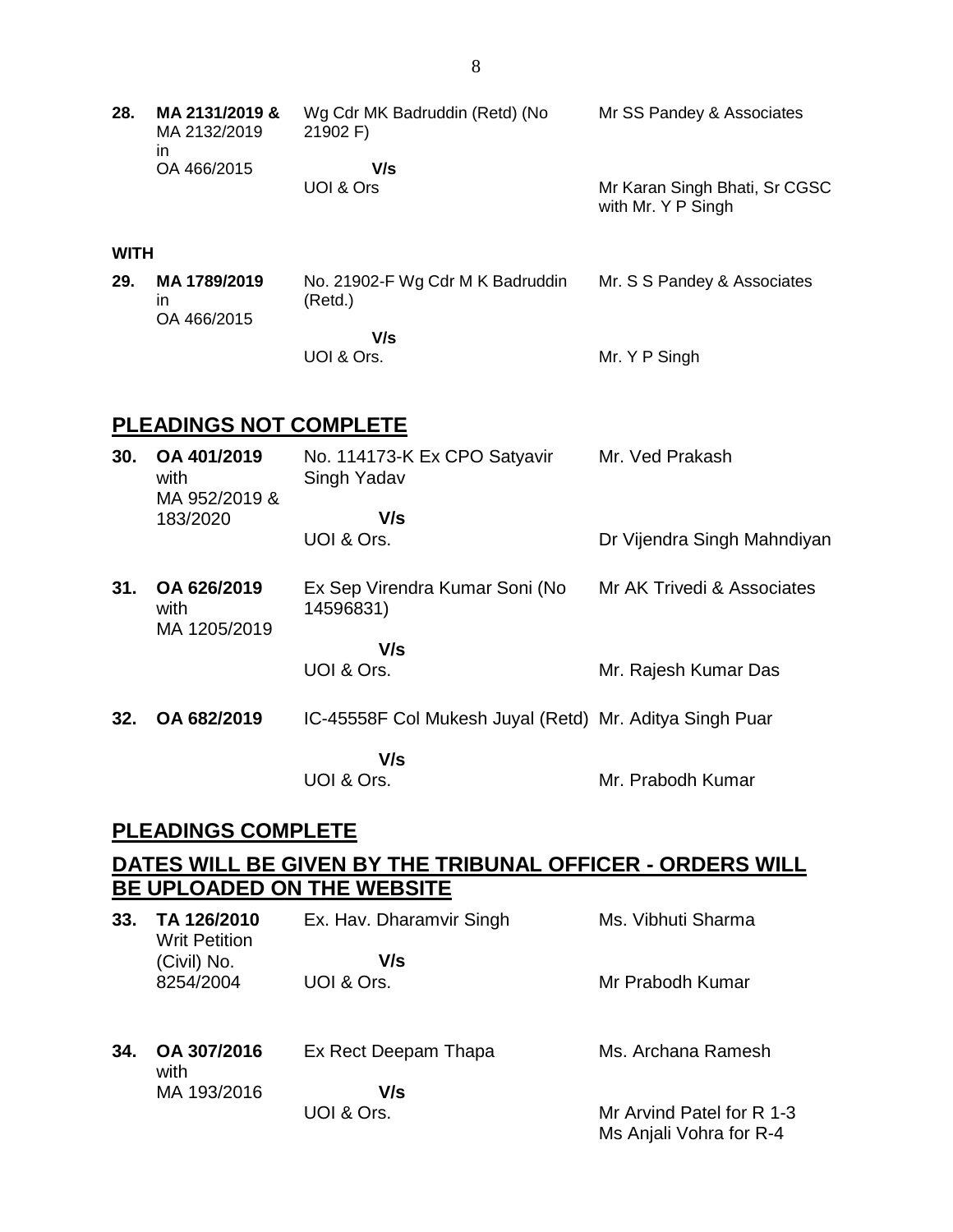| 35. | OA 1309/2018                       | Ex Nk Suryakant Bisht (No<br>8430897P & Ors.<br>V/s   | Mr. VS Kadian                       |
|-----|------------------------------------|-------------------------------------------------------|-------------------------------------|
|     |                                    | UOI & Ors.                                            | Mr. J S Rawat                       |
| 36. | OA 1819/2018                       | IC-27105N Lt Col Tirlok Singh<br>(Retd.)              | Mr. Anil Srivastava &<br>Associates |
|     |                                    | V/s<br>UOI & Ors.                                     | Mr. Shyam Narayan                   |
| 37. | OA 267/2019<br>with                | Ex LME Kamal Singh (134984-H)                         | Mr. Ajit Kakkar                     |
|     | MA 728/2019                        | V/s<br>UOI & Ors.                                     | Mr. V S Tomar                       |
| 38. | OA 400/2019<br>with<br>MA 951/2019 | No. 123002-A Ex ERA-2 Suman<br><b>Kumar Choudhary</b> | Mr. Ved Prakash                     |
|     |                                    | V/s<br>UOI & Ors.                                     | Mr. Arvind Patel                    |
| 39. | OA 787/2019                        | IC-32867L Lt Col Amarjit Singh<br>Malik (Retd)        | Mr. Anil Srivastava                 |
|     |                                    | V/s<br>UOI & Ors.                                     | Mr. J S Rawat                       |
| 40. | OA 1003/2019<br>with               | No. 136355-Z Ex LME Ravi Kumar Mr. Praveen Kumar      |                                     |
|     | MA 1673/2019                       | V/s<br>UOI & Ors.                                     | Mr. V S Tomar                       |

## **THIS BENCH WILL NOT ASSEMBLE TODAY**

#### **CORAM:**

### **HON'BLE MS. JUSTICE SUNITA GUPTA HON'BLE AIR MARSHAL B.B.P. SINHA**

| <u>S.<br/>No.</u> | Case No.                | <b>Parties Name</b>            | <b>Advocate for Petitioner /</b><br><b>Respondents</b> |
|-------------------|-------------------------|--------------------------------|--------------------------------------------------------|
| <b>RAs</b>        |                         |                                |                                                        |
| 1.                | <b>RA 14/2020</b><br>ın | Maj Surender Singh Rana (Retd) | Mr Rajendra Kumar                                      |
|                   | OA 1553/2016            | V/s<br>UOI & Ors               | Mr JS Rawat                                            |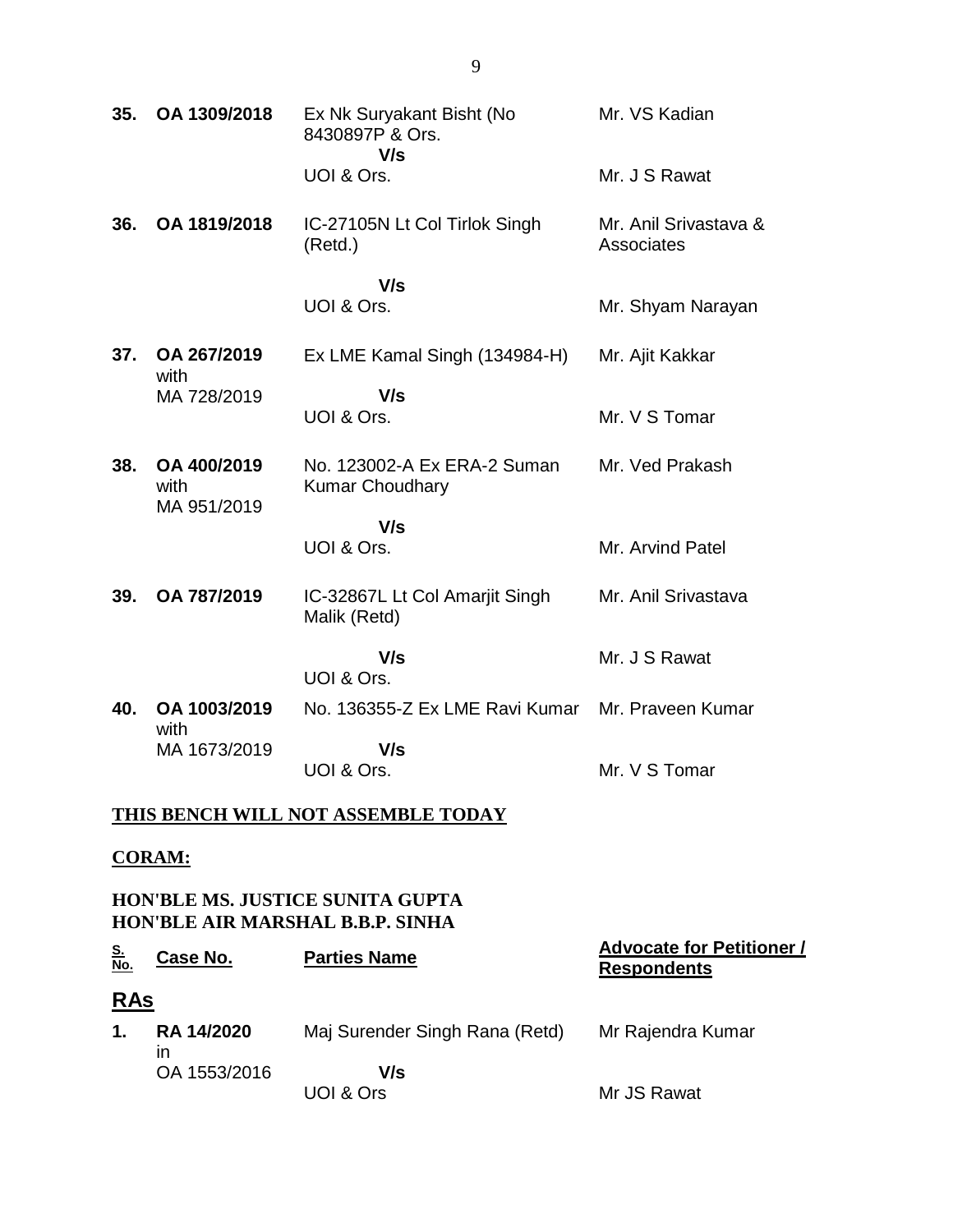## **PLEADINGS NOT COMPLETE**

**2. OA 2060/2018** IC-42758M Brig M J Kumar Mr. S S Pandey & Associates

 **V/s** UOI & Ors.

Mr. Karan Singh Bhati, Sr. CGSC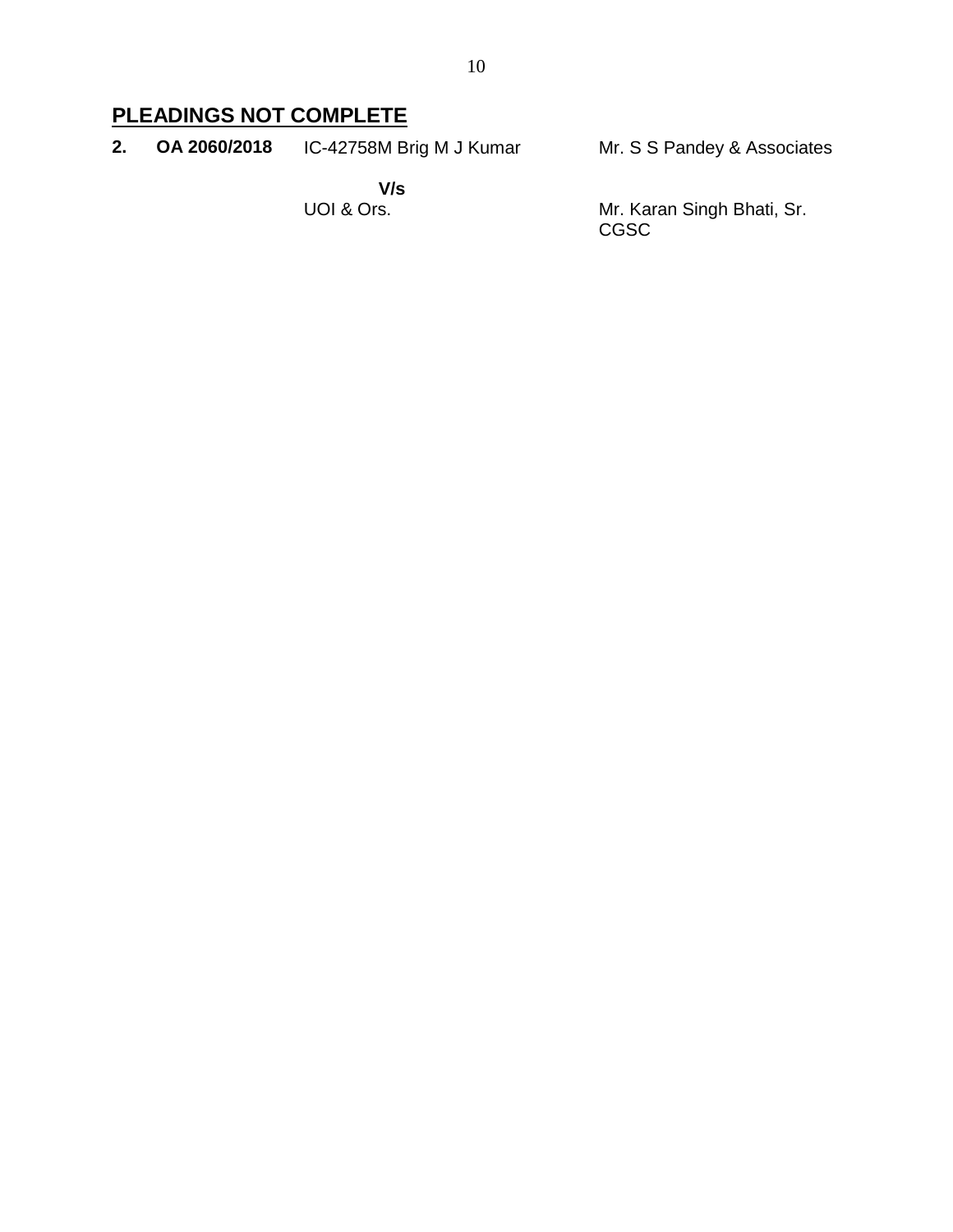## **ARMED FORCES TRIBUNAL, PRINCIPAL BENCH, NEW DELHI LIST OF BUSINESS**

**Date: 28-07-2020**

**Timing: 11:00 AM**

## **PRINCIPAL REGISTRAR COURT**

| <u>S.</u><br><u>No.</u>         | <u>Case No.</u>      | <b>Parties Name</b>                                            | <b>Advocate for Petitioner /</b><br><b>Respondents</b> |  |  |  |
|---------------------------------|----------------------|----------------------------------------------------------------|--------------------------------------------------------|--|--|--|
| <b>For Appearance/Direction</b> |                      |                                                                |                                                        |  |  |  |
| 1.                              | OA 1373/2019<br>with | No. 699081-R Ex Sgt Dhiraj Kumar Mr. Praveen Kumar             |                                                        |  |  |  |
|                                 | MA 2115/2019         | V/s<br>UOI & Ors.                                              | Mr. K K Tyagi                                          |  |  |  |
| 2.                              | OA 1496/2019<br>with | Ex Hav Chaman Alam (No<br>13969570 X)                          | Mr Praveen Kumar                                       |  |  |  |
|                                 | MA 2420/2019         | V/s                                                            |                                                        |  |  |  |
|                                 |                      | UOI & Ors.                                                     | Mr. J S Yadav                                          |  |  |  |
| 3.                              | OA 1639/2019         | Ex Sgt Satya Prakash Rathaur (No Mr Manoj Kr Gupta<br>795973L) |                                                        |  |  |  |
|                                 |                      | V/s                                                            |                                                        |  |  |  |
|                                 |                      | UOI & Ors.                                                     | Mr. J S Yadav                                          |  |  |  |
| 4.                              | OA 1774/2019<br>with | Ex Sgt Ajendra Kumar (769978-K)                                | Mr. Virender Singh Kadian                              |  |  |  |
|                                 | MA 2681/2019         | V/s                                                            |                                                        |  |  |  |
|                                 |                      | UOI & Ors.                                                     | Mr. K K Tyagi                                          |  |  |  |
| 5.                              | OA 1775/2019         | Ex LEM(R) Rajeev Ranjan                                        | Mr. Ved Prakash                                        |  |  |  |
|                                 |                      | $(138592 - H)$                                                 |                                                        |  |  |  |
|                                 |                      | V/s                                                            |                                                        |  |  |  |
|                                 |                      | UOI & Ors.                                                     | Mr. Ashok Chaitanya                                    |  |  |  |
| 6.                              | OA 1776/2019         | Ex POA(AH) Amit Kumar Yadav<br>$(138386 - R)$                  | Mr. Ved Prakash                                        |  |  |  |
|                                 |                      | V/s                                                            |                                                        |  |  |  |
|                                 |                      | UOI & Ors.                                                     | Mr. Ashok Chaitanya                                    |  |  |  |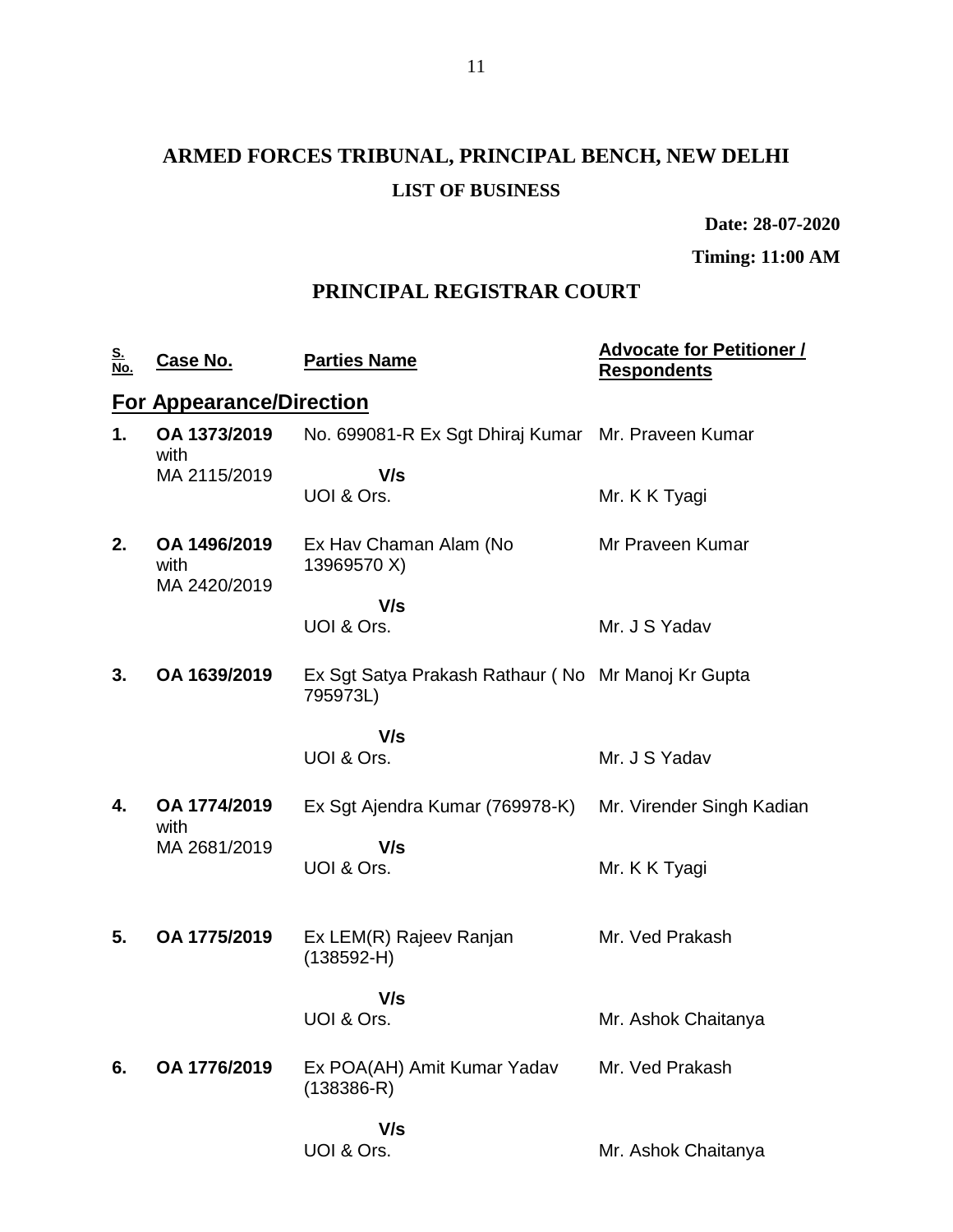| 7.  | OA 1795/2019<br>with                 | Ex Cpl P Pant (737338-G)                        | Mr. Virender Singh Kadian                 |
|-----|--------------------------------------|-------------------------------------------------|-------------------------------------------|
|     | MA 2684/2019                         | V/s<br>UOI & Ors.                               | Mr. Anil Kumar Gautam                     |
| 8.  | OA 1796/2019                         | No. 50860-R Cmde Srinivas<br>Chikkerur (Retd.)  | Mr. Shakti Chand Jaidwal                  |
|     |                                      | V/s<br>UOI & Ors.                               | Mr. Karan Singh Bhati, Sr.<br><b>CGSC</b> |
| 9.  | OA 1804/2019                         | Ex Sgt Anoop Kumar Gupta (No<br>722689 K)       | Mr Praveen Kumar                          |
|     |                                      | V/s                                             |                                           |
|     |                                      | UOI & Ors.                                      | Mr. Shyam Narayan                         |
| 10. | OA 1828/2019                         | Ex LEM(R) Raju Kumar (138664-Y) Mr. Ved Prakash |                                           |
|     |                                      | V/s                                             |                                           |
|     |                                      | UOI & Ors.                                      | Dr. Vijendra Singh Mahndiyan              |
| 11. | OA 2239/2019<br>with<br>MA 3134/2019 | Ex MWO (HFO) Ram Kumar<br>Tripathi (NO 651790T) | Mr. Ved Prakash                           |
|     |                                      | V/s                                             |                                           |
|     |                                      | UOI & Ors.                                      | Mr. V S Tomar                             |
| 12. | OA 2240/2019<br>with<br>MA 3135/2019 | No. 40634-Z Lt A K Thapa<br>(Released)          | Mr. Rajendra Kumar                        |
|     |                                      | V/s<br>UOI & Ors.                               | Mr Karan Singh Bhati, Sr<br><b>CGSC</b>   |
| 13. | OA 2243/2019<br>with                 | Ex PO RPI Arun Mehla (No<br>128462K)            | Mr. Ved Prakash                           |
|     | MA 3138/2019                         | V/s                                             |                                           |
|     |                                      | UOI & Ors.                                      | Mr Neeraj, Sr CGSC                        |
| 14. | OA 2244/2019<br>with                 | Ex HFO Jaipal Singh (645743-K)                  | Mr. Praveen Kumar                         |
|     | MA 3139/2019                         | V/s                                             |                                           |
|     |                                      | UOI & Ors.                                      | Ms. Suman Chauhan                         |
| 15. | OA 2245/2019<br>with                 | Ex Sgt Vedanand Jha (726787-N)                  | Mr. Praveen Kumar                         |
|     | MA 3140/2019                         | V/s<br>UOI & Ors.                               | Mr. Anil Gautam                           |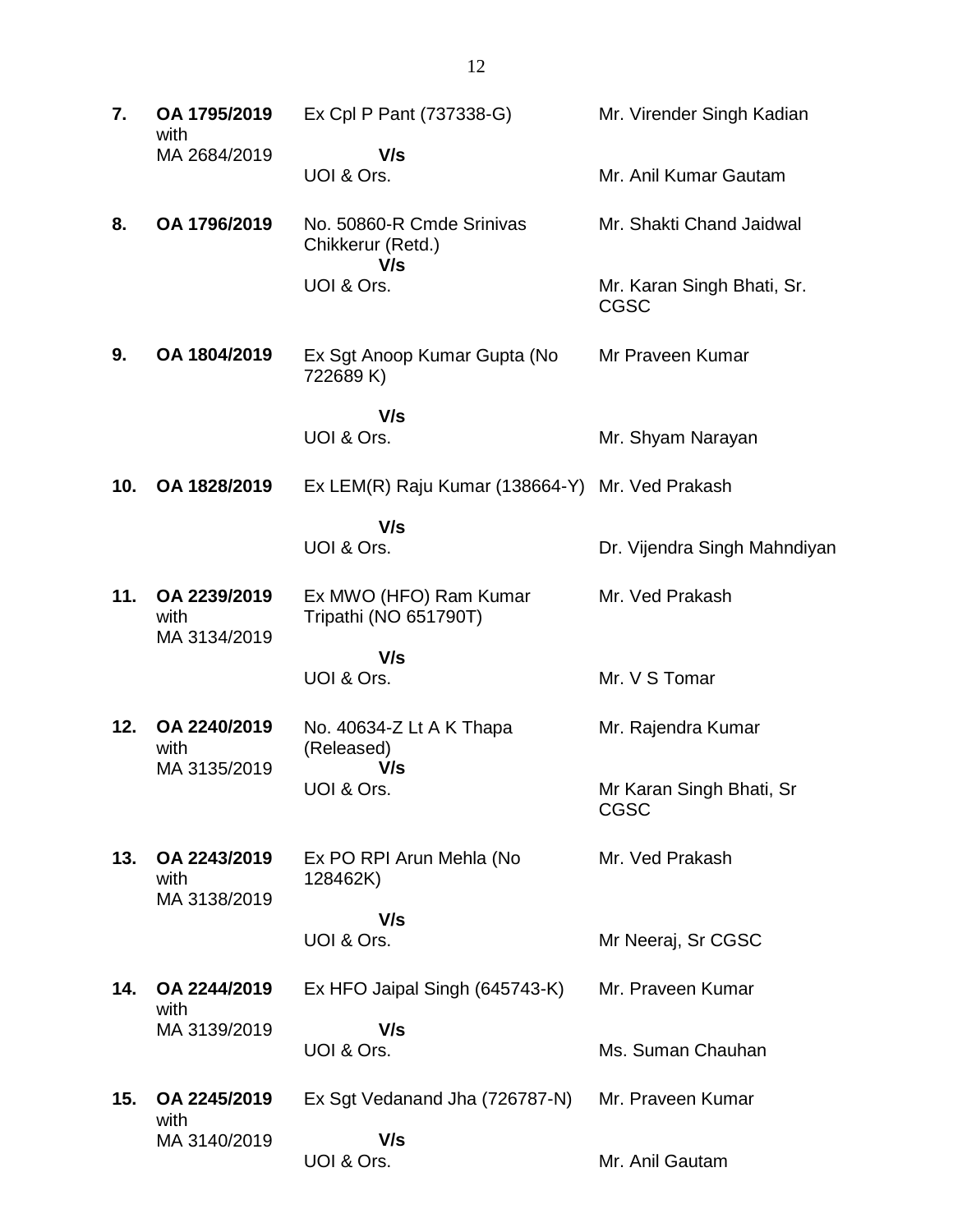| 16. | OA 2247/2019                         | Gp Capt (TS) Saket Rastogi (Retd) Mr Ajit Kakkar<br>(No 18728R)   |                                           |
|-----|--------------------------------------|-------------------------------------------------------------------|-------------------------------------------|
|     |                                      | V/s<br>UOI & Ors.                                                 | Mr. Neeraj, Sr. CGSC                      |
| 17. | OA 2249/2019<br>with<br>MA 3143/2019 | Ex Sgt Rajesh Kumar Yadav (No<br>748265H)                         | Mr Praveen Kumar                          |
|     |                                      | V/s<br>UOI & Ors.                                                 | Mr. Y P Singh                             |
| 18. | OA 2251/2019<br>with<br>MA 3144/2019 | Col Anirudha Nath (Retd) (IC 35644 Mr Rajendra Kumar<br>Y)<br>V/s |                                           |
|     |                                      | UOI & Ors.                                                        | Ms. Suman Chauhan                         |
| 19. | OA 2252/2019<br>with<br>MA 3145/2019 | Col Sudhir Kumar Sakhuja (Retd)<br>(IC 31384 F)<br>V/s            | Mr Rajendra Kumar                         |
|     |                                      | UOI & Ors.                                                        | Mr. Y P Singh                             |
| 20. | OA 2253/2019                         | IC-57742Y Lt Col Ajay Dogra                                       | Mr. Indra Sen Singh/Abhishek<br>Singh     |
|     |                                      | V/s<br>UOI & Ors.                                                 | Mr. Karan Singh Bhati, Sr.<br><b>CGSC</b> |
| 21. | OA 2257/2019                         | Col BBG Baruah (Retd) (IC 34580<br>M)                             | Mr Shakti Chand Jaidwal                   |
|     |                                      | V/s<br>UOI & Ors.                                                 | Mr. Neeraj, Sr. CGSC                      |
| 22. | OA 566/2020<br>with<br>MA 681/2020   | Ex Sep Virendra Singh (Army No.<br>3165396)                       | Ms. Archana Ramesh                        |
|     |                                      | V/s<br>UOI & Ors.                                                 | Mr. Waize Ali Noor                        |
| 23. | OA 567/2020<br>with<br>MA 682/2020   | No. 6910566-H Nk Chhote Singh<br>(Retd)                           | Ms. Archana Ramesh                        |
|     |                                      | V/s                                                               |                                           |
|     |                                      | UOI & Ors.                                                        | Mr. Y P Singh                             |
| 24. | OA 568/2020<br>with                  | Smt Lachhimi                                                      | Mr. US Maurya                             |
|     | MA 684/2020                          | V/s<br>UOI & Ors.                                                 | None                                      |